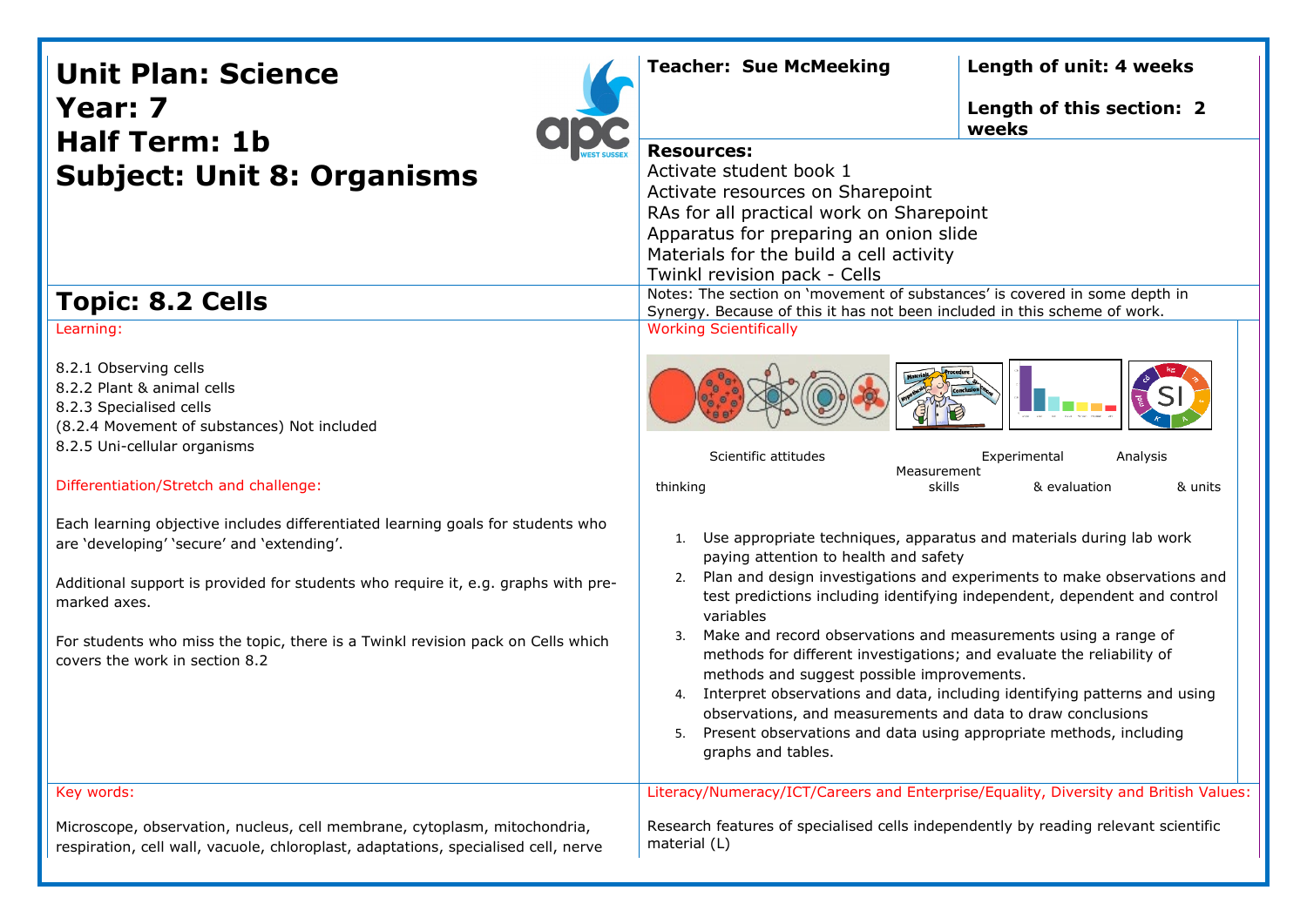cell, red blood cell, sperm cell, leaf cell, root hair cell, uni-cellular, amoeba, flagellum.

Calculate magnification (N)

Laptops can be used to help student research types of specialised cells.

Links to relevant careers are made weekly as part of Careers Education

### **Week one**

# By the end of this week, students will have had the opportunity to:

- Examine and label a microscope. See practical activity B1 1.1: Discovering the microscope. Accompanying risk assessment on Sharepoint
- Review the process of observing cells under a microscope
- Examine plant and animal cells, identify and describe the functions of the organelles
- Prepare and observe an onion slide. See practical activity B1 1.2: Making an onion slide. Accompanying risk assessment on Sharepoint

# **Success criteria**

### Developing

Successfully use a microscope to observe a cell

Successfully prepare a slide of onion cells with support with the practical work and completing the write-up sheet

Match cell components to their function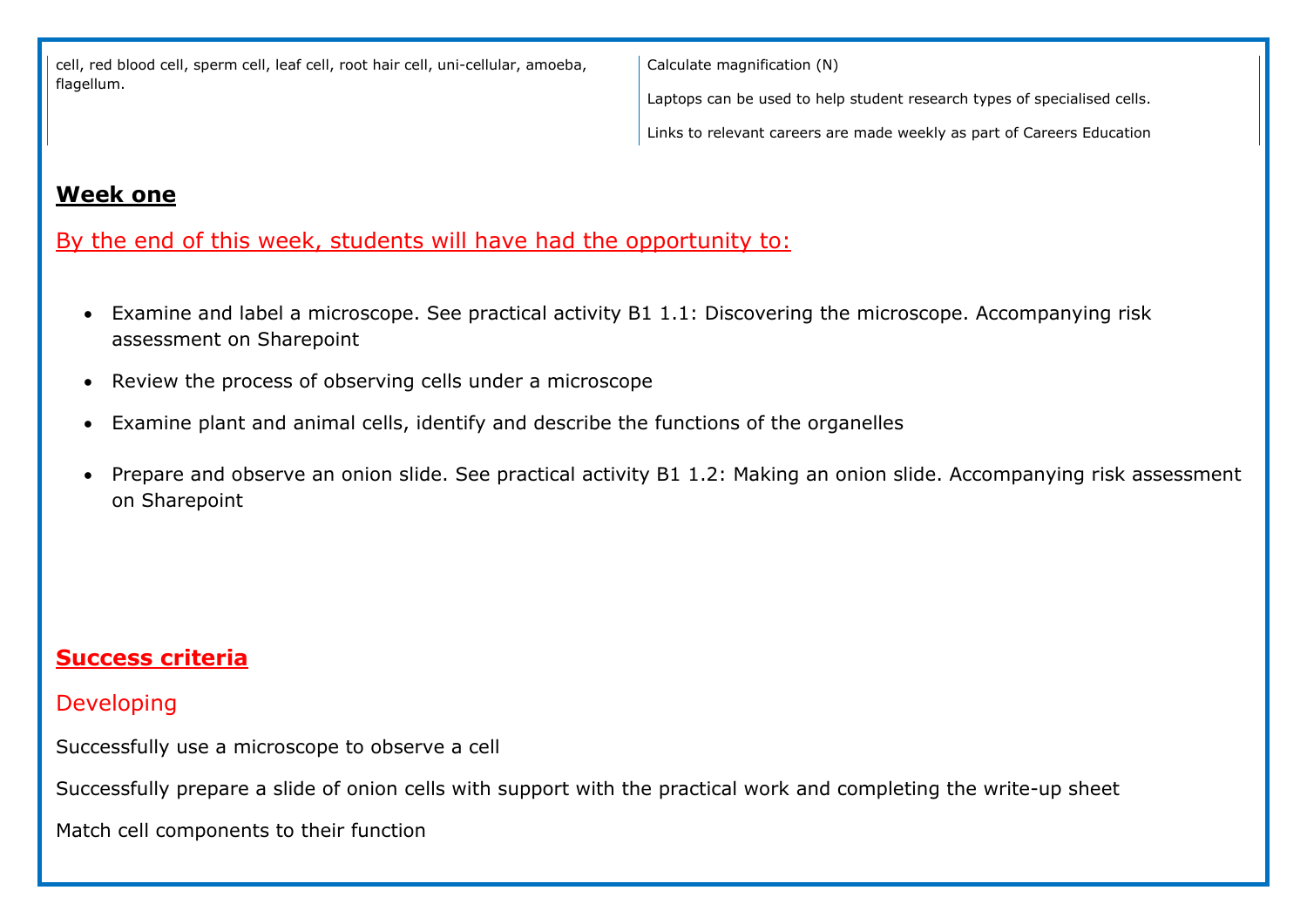### **Secured**

Describe how to use a microscope to observe a cell.

Successfully use a microscope to observe a cell

Successfully prepare a slide of onion cells and complete the write-up sheet

Identify similarities and differences between plant and animal cells in terms of their organelles

### Extended/Mastery

Explain in detail how to use a microscope to observe a cell.

Successfully use a microscope to observe a cell

Successfully prepare a slide of onion cells and complete the write-up sheet

Calculate magnification

Compare the similarities and differences in function of the structures in plant and animal cells

### Assessment opportunities and outcomes:

All students will attempt the practical work which will facilitate an assessment of working scientifically skills:

- Discovering the microscope allows for assessment of WS skill  $(1)$  see above
- Making an onion slide allows for assessment of WS skills 1, 2 and 3 see above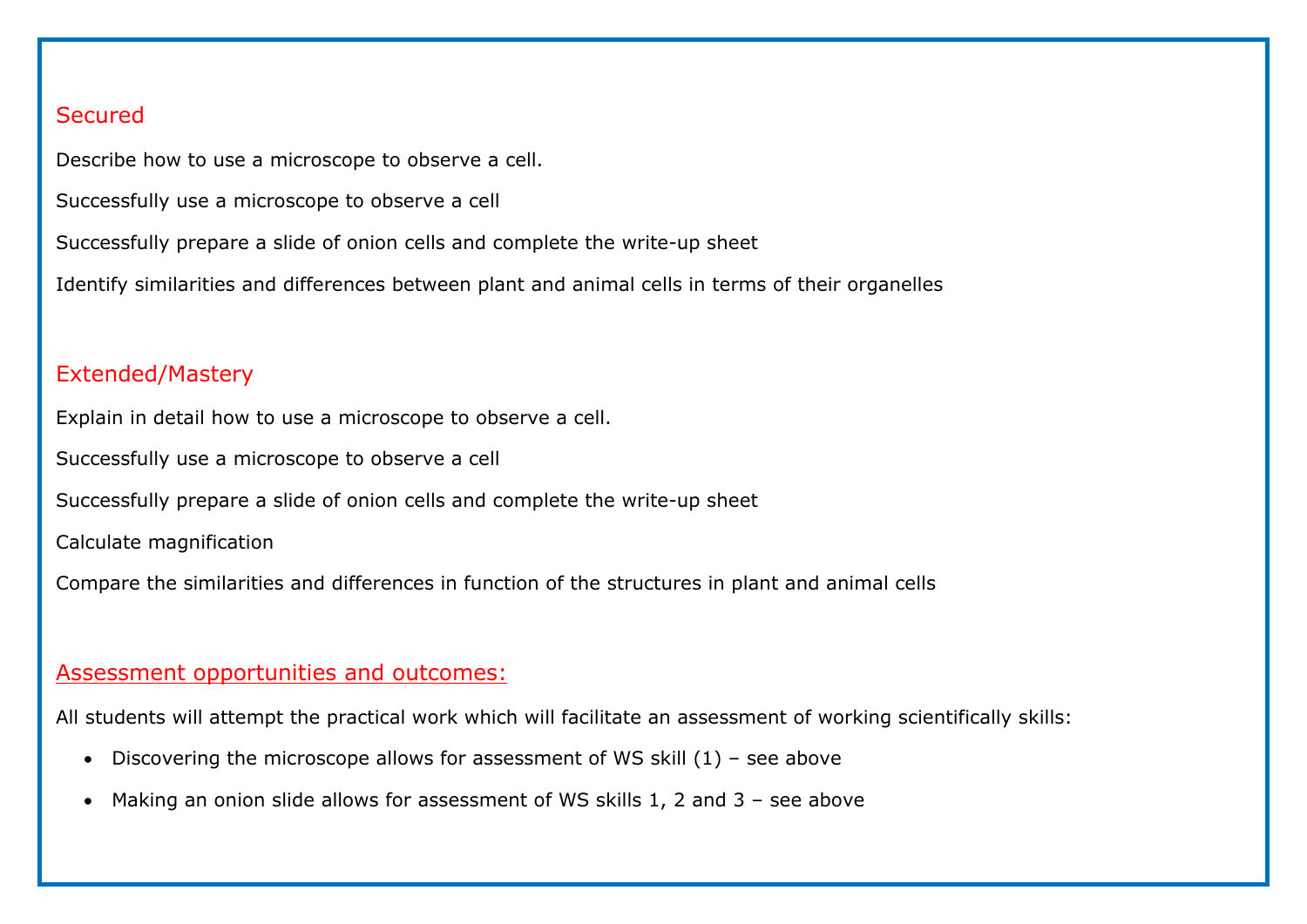Students will complete the write up of the practical work which includes extension questions to facilitate differentiation and allow further assessment of 'extending' students

Independent learning opportunities:

All students will be encouraged to work as independently as possible during all tasks.

Next steps:

The next part of the topic looks in detail at plant and animal cells and specialised cells.

Resources:

[https://wsapc.sharepoint.com/tandl/Whole%20School%20Science/Forms/AllItems.aspx?id=%2Ftandl%2FW](https://wsapc.sharepoint.com/tandl/Whole%20School%20Science/Forms/AllItems.aspx?id=%2Ftandl%2FWhole%20School%20Science%2FKS3%20Science%20resources%20%28%20K%2EM%29%2FBiology%2FBiology%2FB1%201%20Cells%2FB1%201%2E1%20Observing%20cells&viewid=b436899f%2Da944%2D4fe8%2D9cc1%2D2f2d482b0380) [hole%20School%20Science%2FKS3%20Science%20resources%20%28%20K%2EM%29%2FBiology%2FBiol](https://wsapc.sharepoint.com/tandl/Whole%20School%20Science/Forms/AllItems.aspx?id=%2Ftandl%2FWhole%20School%20Science%2FKS3%20Science%20resources%20%28%20K%2EM%29%2FBiology%2FBiology%2FB1%201%20Cells%2FB1%201%2E1%20Observing%20cells&viewid=b436899f%2Da944%2D4fe8%2D9cc1%2D2f2d482b0380) [ogy%2FB1%201%20Cells%2FB1%201%2E1%20Observing%20cells&viewid=b436899f%2Da944%2D4fe8%](https://wsapc.sharepoint.com/tandl/Whole%20School%20Science/Forms/AllItems.aspx?id=%2Ftandl%2FWhole%20School%20Science%2FKS3%20Science%20resources%20%28%20K%2EM%29%2FBiology%2FBiology%2FB1%201%20Cells%2FB1%201%2E1%20Observing%20cells&viewid=b436899f%2Da944%2D4fe8%2D9cc1%2D2f2d482b0380) [2D9cc1%2D2f2d482b0380](https://wsapc.sharepoint.com/tandl/Whole%20School%20Science/Forms/AllItems.aspx?id=%2Ftandl%2FWhole%20School%20Science%2FKS3%20Science%20resources%20%28%20K%2EM%29%2FBiology%2FBiology%2FB1%201%20Cells%2FB1%201%2E1%20Observing%20cells&viewid=b436899f%2Da944%2D4fe8%2D9cc1%2D2f2d482b0380)

[https://wsapc.sharepoint.com/tandl/Whole%20School%20Science/Forms/AllItems.aspx?id=%2Ftandl%2FW](https://wsapc.sharepoint.com/tandl/Whole%20School%20Science/Forms/AllItems.aspx?id=%2Ftandl%2FWhole%20School%20Science%2FKS3%20Science%20resources%20%28%20K%2EM%29%2FBiology%2FBiology%2FB1%201%20Cells%2FB1%201%2E2%20Plant%20and%20animal%20cells&viewid=b436899f%2Da944%2D4fe8%2D9cc1%2D2f2d482b0380) [hole%20School%20Science%2FKS3%20Science%20resources%20%28%20K%2EM%29%2FBiology%2FBiol](https://wsapc.sharepoint.com/tandl/Whole%20School%20Science/Forms/AllItems.aspx?id=%2Ftandl%2FWhole%20School%20Science%2FKS3%20Science%20resources%20%28%20K%2EM%29%2FBiology%2FBiology%2FB1%201%20Cells%2FB1%201%2E2%20Plant%20and%20animal%20cells&viewid=b436899f%2Da944%2D4fe8%2D9cc1%2D2f2d482b0380) [ogy%2FB1%201%20Cells%2FB1%201%2E2%20Plant%20and%20animal%20cells&viewid=b436899f%2Da](https://wsapc.sharepoint.com/tandl/Whole%20School%20Science/Forms/AllItems.aspx?id=%2Ftandl%2FWhole%20School%20Science%2FKS3%20Science%20resources%20%28%20K%2EM%29%2FBiology%2FBiology%2FB1%201%20Cells%2FB1%201%2E2%20Plant%20and%20animal%20cells&viewid=b436899f%2Da944%2D4fe8%2D9cc1%2D2f2d482b0380) [944%2D4fe8%2D9cc1%2D2f2d482b0380](https://wsapc.sharepoint.com/tandl/Whole%20School%20Science/Forms/AllItems.aspx?id=%2Ftandl%2FWhole%20School%20Science%2FKS3%20Science%20resources%20%28%20K%2EM%29%2FBiology%2FBiology%2FB1%201%20Cells%2FB1%201%2E2%20Plant%20and%20animal%20cells&viewid=b436899f%2Da944%2D4fe8%2D9cc1%2D2f2d482b0380)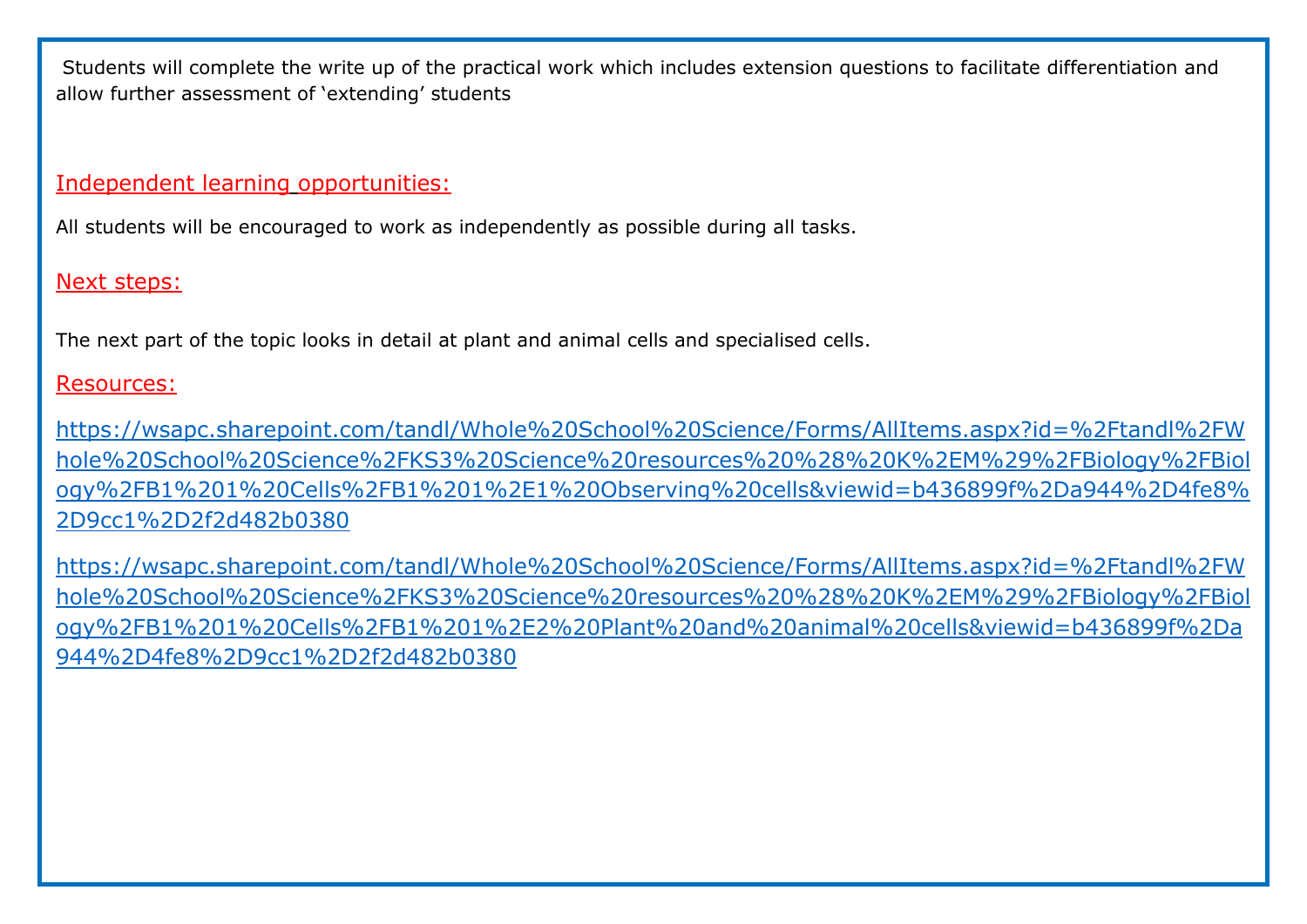### **Week Two**

## By the end of this week, students will have had the opportunity to:

- Carry out independent research on a type of specialised cell. See Activity B1.3a: Building a Cell.
- Describe uni-cellular organisms amoeba and euglena in terms of their organelles and compare and contrast key life processes, e.g. reproduction

# **Success criteria**

# Developing

Research an example of a specialised cell

Name some examples of specialised plant and animal cells

State what a uni-cellular organism is

Identify structures in an amoeba and a euglena

# **Secured**

Research an example of a specialised cell

Describe examples of specialised plant and animal cells

Describe what a uni-cellular organism is

Compare structures and activities in Euglena and Amoeba

# Extended/Mastered

Research an example of a specialised cell

Describe examples of specialised plant and animal cells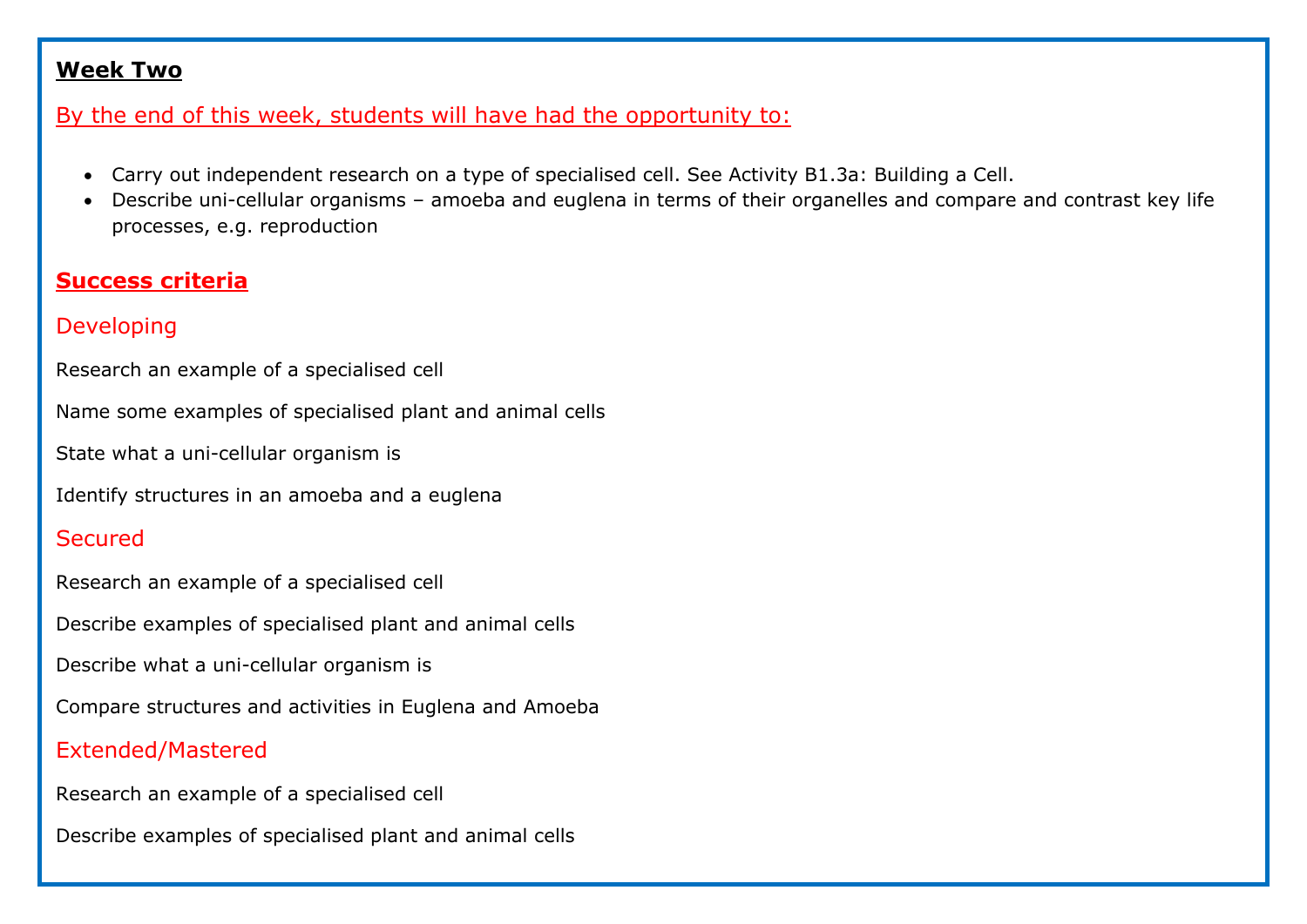Provide a definition of a uni-cellular organism

Compare structures and activities in Euglena and Amoeba in detail and explain how unicellular organisms are adapted to carry out different functions.

#### Assessment opportunities and outcomes:

Students will carry out the 'building a cell' activity which will facilitate demonstration of the WS skills 4 and 5.

Powerpoint presentation and accompanying (differentiated) worksheets will facilitate assessment of the learning objective with respect to uni-cellular organisms. The relevant powerpoint and accompanying worksheets are available on Sharepoint.

## Independent learning opportunities:

Students will be required to work as independently as possible when carrying out all activities.

#### Next steps:

The topic of cells is covered in detail in Synergy (Chapter 1.3)

#### Resources:

[https://wsapc.sharepoint.com/tandl/Whole%20School%20Science/Forms/AllItems.aspx?id=%2Ftandl%2FW](https://wsapc.sharepoint.com/tandl/Whole%20School%20Science/Forms/AllItems.aspx?id=%2Ftandl%2FWhole%20School%20Science%2FKS3%20Science%20resources%20%28%20K%2EM%29%2FBiology%2FBiology%2FB1%201%20Cells%2FB1%201%2E4%20Specialised%20cells&viewid=b436899f%2Da944%2D4fe8%2D9cc1%2D2f2d482b0380) [hole%20School%20Science%2FKS3%20Science%20resources%20%28%20K%2EM%29%2FBiology%2FBiol](https://wsapc.sharepoint.com/tandl/Whole%20School%20Science/Forms/AllItems.aspx?id=%2Ftandl%2FWhole%20School%20Science%2FKS3%20Science%20resources%20%28%20K%2EM%29%2FBiology%2FBiology%2FB1%201%20Cells%2FB1%201%2E4%20Specialised%20cells&viewid=b436899f%2Da944%2D4fe8%2D9cc1%2D2f2d482b0380) [ogy%2FB1%201%20Cells%2FB1%201%2E4%20Specialised%20cells&viewid=b436899f%2Da944%2D4fe8](https://wsapc.sharepoint.com/tandl/Whole%20School%20Science/Forms/AllItems.aspx?id=%2Ftandl%2FWhole%20School%20Science%2FKS3%20Science%20resources%20%28%20K%2EM%29%2FBiology%2FBiology%2FB1%201%20Cells%2FB1%201%2E4%20Specialised%20cells&viewid=b436899f%2Da944%2D4fe8%2D9cc1%2D2f2d482b0380) [%2D9cc1%2D2f2d482b0380](https://wsapc.sharepoint.com/tandl/Whole%20School%20Science/Forms/AllItems.aspx?id=%2Ftandl%2FWhole%20School%20Science%2FKS3%20Science%20resources%20%28%20K%2EM%29%2FBiology%2FBiology%2FB1%201%20Cells%2FB1%201%2E4%20Specialised%20cells&viewid=b436899f%2Da944%2D4fe8%2D9cc1%2D2f2d482b0380)